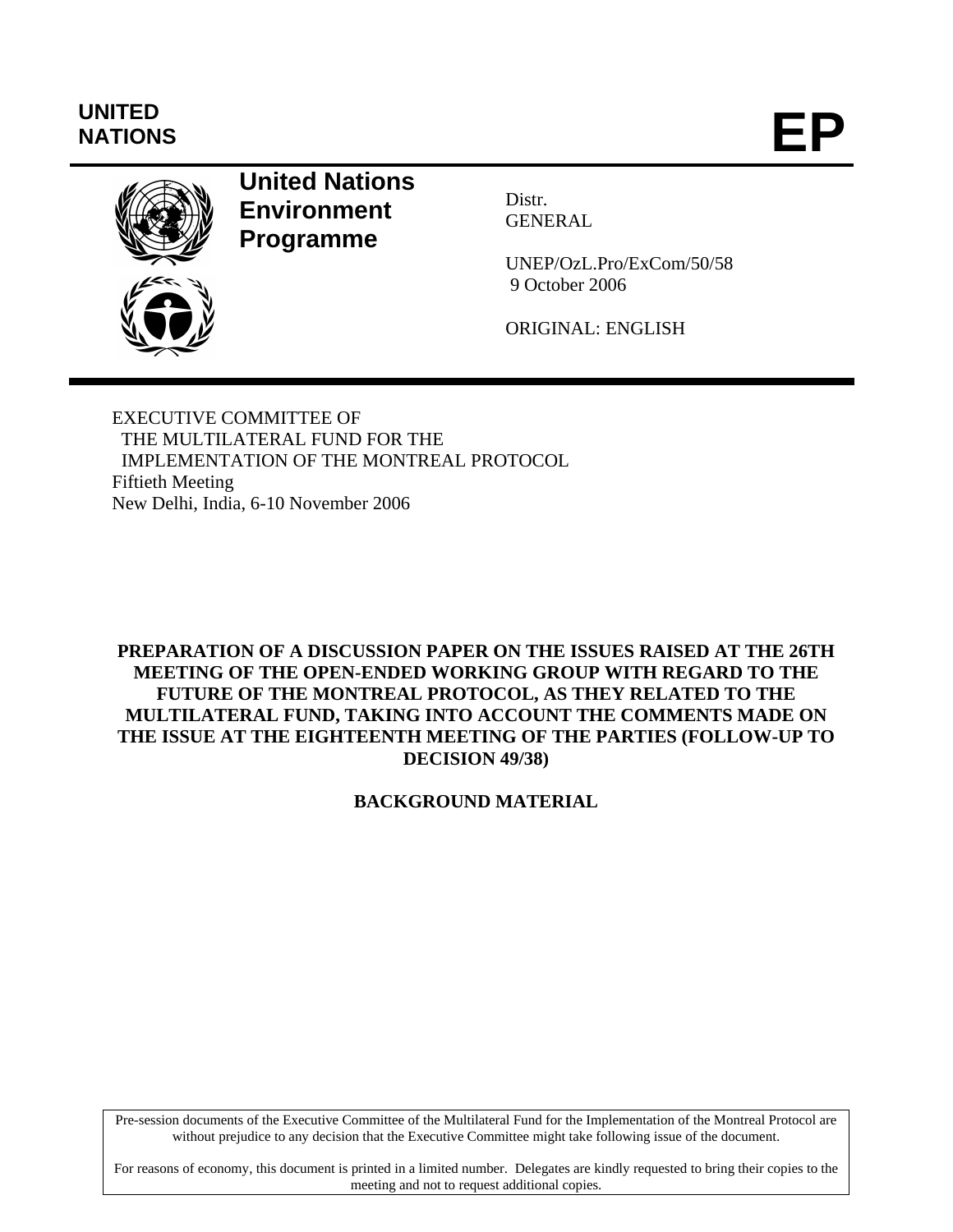1. At the  $26<sup>th</sup>$  Meeting of the Open-Ended Working Group, held in Montreal on 3-6 July 2006, a non-paper was introduced by Canada on the future of the Montreal Protocol, outlining a series of questions designed to help open a broad discussion about the long-term evolution and adaptation of the ozone regime to reflect the new challenges and circumstances the Protocol could expect to face. The Executive Committee at its 49th Meeting agreed to discuss the abovementioned non-paper, with respect to issues of relevance to the Executive Committee.

2. Following an exchange of views on the matter, the Executive Committee decided "to include in the agenda of its 50th Meeting an item dealing with the preparation of a discussion paper on the issues raised at the  $26<sup>th</sup>$  Meeting of the Open-Ended Working Group with regard to the future of the Montreal Protocol, as they related to the Multilateral Fund, taking into account the comments made on the issue at the Eighteenth Meeting of the Parties" (decision 49/38).

3. This document contains the following background information, intended to facilitate discussion of this agenda item by the Executive Committee:

- The full text of decision 49/38, including the introductory paragraph, extracted from the report of the  $49<sup>th</sup>$  Meeting (document UNEP/OzL.Pro/ExCom/49/43), reproduced as Annex I;
- The text of the proposal by Canada as presented at the 26th Meeting of the Open-Ended Working Group, included in document UNEP/OzL.Pro.18/3 of the Eighteenth Meeting of the Parties and reproduced as Annex II; and
- An extract of the report of the  $26<sup>th</sup>$  Meeting of the Open-ended Working Group (document UNEP/OzL.Pro.WG.1/26/7), concerning the proposal by Canada to identify and discuss key issues that would be faced by Parties in the next few decades, reproduced as Annex III.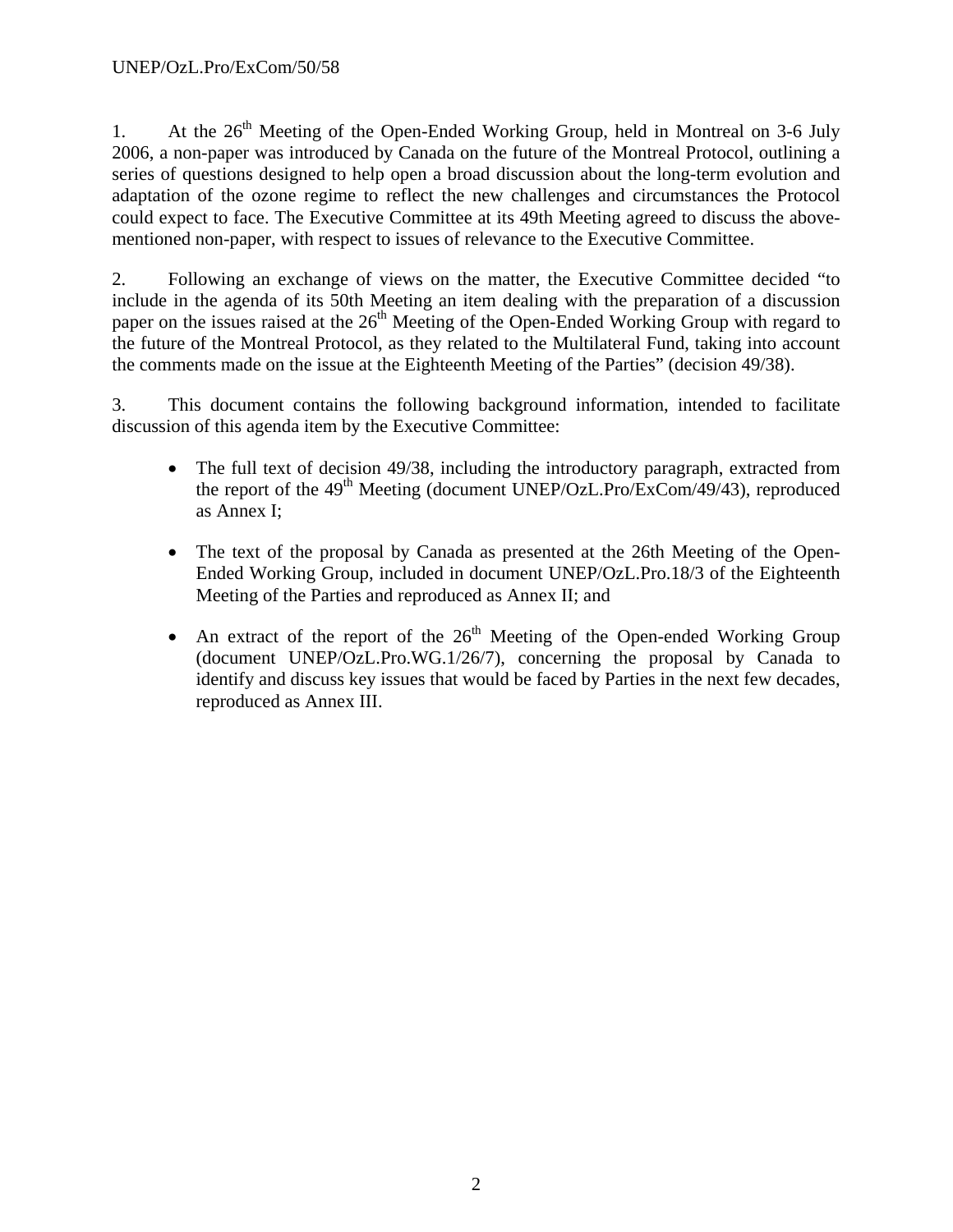### **AGENDA ITEM 14: OTHER MATTERS**

### Request for intersessional approval of the project to phase out CFC-11 and CFC-12 production in Argentina

154. At the 48<sup>th</sup> Meeting of the Executive Committee, the World Bank had submitted the 2006 annual work programme for the Strategy for gradual phase-out of CFC-11 and CFC-12 production, on behalf of the Government of Argentina (UNEP/OzL.Pro/ExCom/48/26). The project had subsequently been withdrawn, to be resubmitted at the  $49<sup>th</sup>$  Meeting pursuant to further verification, including a financial audit. As the financial audit had been submitted to the Fund Secretariat over four weeks after the required deadline for project submission for Executive Committee Meetings, the review of the revised financial audit report and the request for releasing the 2006 tranche of funding for the project could not be considered at the  $49<sup>th</sup>$  Meeting. Timely approval of the funding tranche was, however, crucial to enable Argentina to comply with its commitments under the Montreal Protocol. As resubmission of the funding request to the  $50<sup>th</sup>$  Meeting would potentially compromise Argentina's ability to meet its compliance requirements, the Executive Committee was being asked to consider approving the funding tranche intersessionally.

155. Following a discussion, the Executive Committee decided exceptionally to proceed with intersessional review and approval of the 2006 annual funding tranche for the Strategy for gradual phase-out of CFC-11 and CFC-12 production in Argentina.

### **(Decision 49/37)**

### The non-paper from Canada on future work in relation to the issues raised at the  $26<sup>th</sup>$  Meeting of the Open-Ended Working Group of relevance to the Executive Committee

156. At the 26<sup>th</sup> Meeting of the Open-Ended Working Group, a paper had been introduced on the future of the Montreal Protocol, outlining a series of questions designed to help open a broad discussion about the long-term evolution and adaptation of the ozone regime to reflect the new challenges and circumstances the Protocol could expect to face. Given the importance of the issues raised, some members of the Executive Committee expressed the view that it might be useful to begin considering the Multilateral Fund's strategy in that regard. It was also pointed out that a discussion on the issues, which were highly political, would take place at the Eighteenth Meeting of the Parties. It was then clarified that what was sought was a discussion paper to stimulate the Executive Committee's deliberations, and that any comments made at the Meeting of the Parties could be used as input for such a paper.

157. Following the exchange of views, the Executive Committee decided to include in the agenda of its  $50<sup>th</sup>$  Meeting an item dealing with the preparation of a discussion paper on the issues raised at the  $26<sup>th</sup>$  Meeting of the Open-Ended Working Group with regard to the future of the Montreal Protocol, as they related to the Multilateral Fund, taking into account the comments made on the issue at the Eighteenth Meeting of the Parties.

**(Decision 49/38)**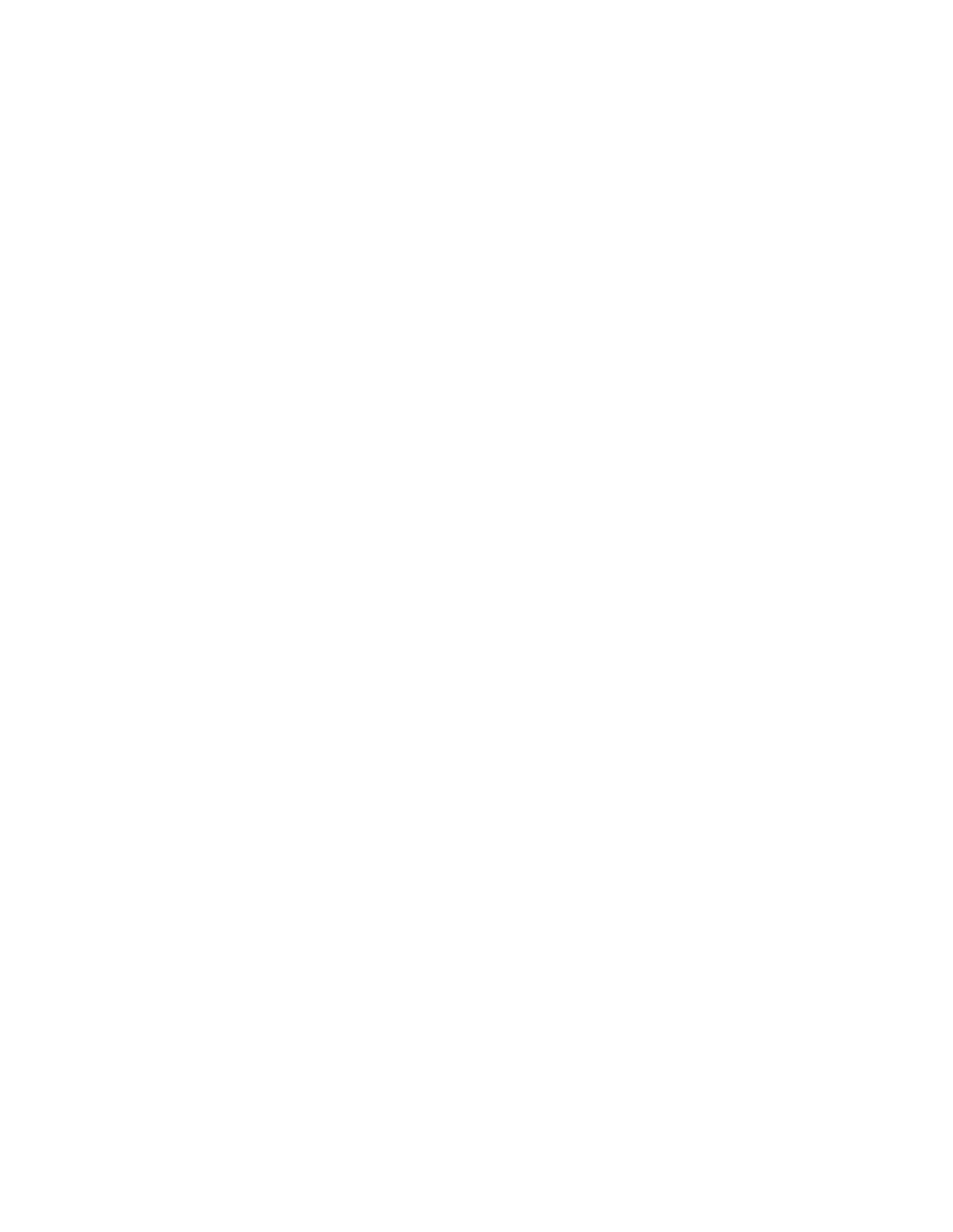### **G. Draft decision XVIII/G: Multi-year exemptions for methyl bromide**

[*Recalling* that, in decision Ex.I/3, the Parties agreed to consider the elaboration of criteria and a methodology for authorizing multi-year exemptions,

1. That a Party nominating a multi-year critical-use exemption should submit such a nomination consistent with the deadline applicable to single-year nominations for critical-use exemption;

2. That a Party nominating multi-year exemptions should strive to ensure that the amount of methyl bromide requested in the nomination for critical-use exemption generally demonstrates a downward trend over the duration of the exemption request;

3. That the Methyl Bromide Technical Options Committee will evaluate all years of the request in any multi-year nomination for critical-use nomination in accordance with its normal review process and schedule of meetings, and provide recommendations for all years requested with respect to those Parties that have made such a nomination; such reviews will occur simultaneously with reviews by the Methyl Bromide Technical Options Committee of single-year nominations for critical-use exemptions;

4. That, in performing an evaluation on a multi-year nomination for critical-use exemption, the Methyl Bromide Technical Options Committee will apply the relevant criteria agreed upon by the Parties in decision IX/6 and Ex.I/4, paragraph 9 (c), to multi-year nominations for critical-use exemption in the normal course of its meeting schedule, and using the same standards and presumptions that it applies to single-year critical-use exemptions nominations;

5. That the first Meeting of the Parties following the evaluation by the Methyl Bromide Technical Options Committee will consider both single and multi-year nominations for critical-use exemptions made by applicants, and the related recommendations of Methyl Bromide Technical Options Committee, over the full period of time requested by the critical-use exemption applicant, taking into account the criteria set out in decisions IX/6 and Ex.I/4, paragraph 9 (c);

6. That a Party receiving a multi-year critical-use exemption should apply the criteria of decisions IX/6 and Ex.I/4 paragraph 9 (c), where relevant, when licensing, permitting, or authorizing the use of methyl bromide pursuant to a multi-year critical-use exemption that has been approved by the Parties;

7. That each Party receiving a multi-year critical-use exemption approved by the Meeting of the Parties may request reconsideration of its approved critical-use exemption on the basis of changed circumstances; such requests should be submitted by the agreed deadline for annual nominations for critical-use exemption and will be evaluated by the Methyl Bromide Technical Options Committee in accordance with the provisions of paragraph 4 above;

8. That the first Meeting of the Parties following the evaluation by the Methyl Bromide Technical Options Committee will consider any request for reconsideration of an approved nomination for critical-use exemption described in paragraph 7, and the related recommendations from the Methyl Bromide Technical Options Committee.]

#### **H. Future challenges to be faced by the Montreal Protocol**

**Submission by Canada** 

### **Key challenges to be faced by the Parties in protecting the ozone layer over the next decade**

The 19<sup>th</sup> Meeting of the Parties in 2007 will mark the twentieth anniversary of the Montreal Protocol. The protocol is widely recognized as the most successful multilateral environmental agreement and continues to be a worthy example of nations of the world coming together to address a major global environmental threat. The last two decades have seen the negotiation and implementation of a wide range of measures to phase-out the production and consumption of Ozone-Depleting Substances (ODS) and the creation of a broad array of institutional mechanisms to make this phase-out a global reality.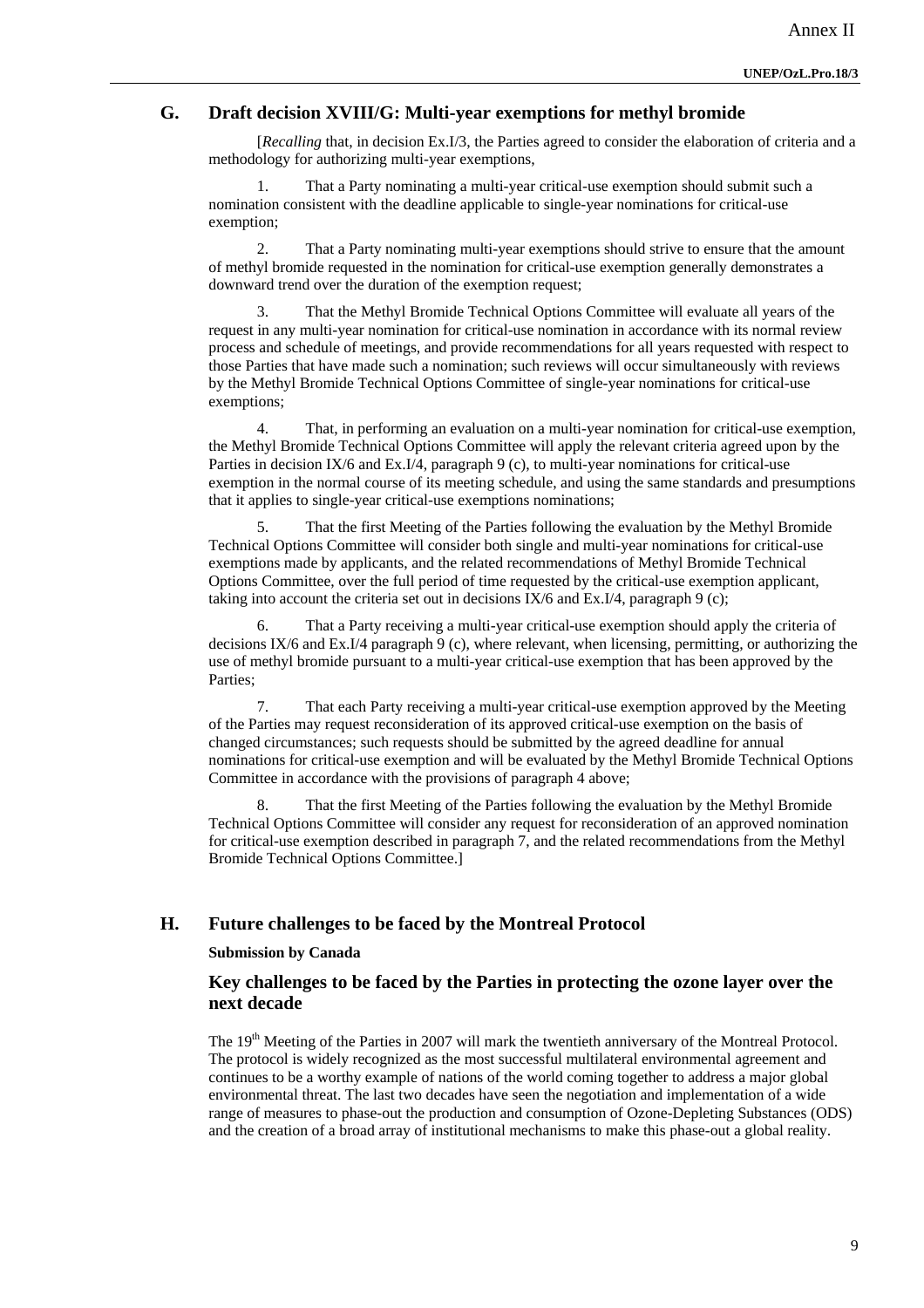Momentous progress has been accomplished, thanks to the efforts of Article 5 and non-Article 5 countries, and the invaluable support of the many institutions guiding the work of the Montreal Protocol. In terms of ozone-depleting potential (ODP) tonnes, non-Article 5 countries have reduced over 95 per cent of their consumption of all ODS. Meanwhile, Article 5 countries have globally reduced their consumption of CFCs, halons, carbon tetrachloride and methyl chloroform by 50 to 75 per cent from their baselines, depending on the substance concerned. Furthermore, the Multilateral Fund has approved projects, including long-term multi-year phase-out plans, for the phase-out of almost all remaining ODS consumption and production in Article 5 countries, except for HCFCs.

The success of the Montreal Protocol has been observed in the upper atmosphere as the peak concentrations of ozone depleting substances was reached in the late 1990s and has been decreasing by about 1% per year since then. If all Parties to the Montreal Protocol follow the controls as contained in the Protocol, the ozone layer over most or the entire globe should be re-established in the second half of this century.

Since the signing of the Montreal Protocol, the international environmental agenda has changed dramatically. Several major new multilateral environmental agreements (MEAs) have entered into force and new international initiatives and financial institutions have emerged. As a result, the international community is increasingly focussing on ways to increase the effectiveness of multilateral environmental regimes, setting the stage for institutional reform. The success of the Montreal Protocol offers unique insight into multilateral effectiveness, which can inform broader policy discussions in these issues.

At the same time, while progress has been remarkable, it is often said that the Montreal Protocol should not rest on its laurels. Indeed, if we are to ensure that the phase-out achieved is sustained over time, and the Ozone regime is adjusted to ensure that remaining challenges are effectively addressed, we need to persist in our efforts while ensuring that supporting institutions are well adapted to face the future. In other words, as the Protocol progresses towards achieving its ultimate goals, so must the institutions evolve to address changing needs. The timing is ripe, therefore, for Montreal Protocol Parties to begin reflecting on the long-term needs of the Protocol and its institutions.

The following questions are among those that we believe Parties will need to address without delay in order to ensure that a forward-looking institutional change within the ozone regime takes place smoothly and efficiently. These could provide the basis for discussions beginning at OEWG 26, to prepare a forward-looking policy agenda for MOP 19, on the occasion of the Montreal Protocol's  $20<sup>th</sup>$  anniversary.

#### **Overarching questions:**

- o What are the key challenges Montreal Protocol Parties will face in protecting the ozone layer over the next decade? Two decades?
- o Are the institutions of the Montreal Protocol optimized to meet these challenges and if not, what key institutional changes will be needed?
- o What continuing services will the Parties require from their institutions and which activities and tasks need to be emphasized and which can be de-emphasised?
- o How can compliance, effectiveness, coordination and synergy be maintained or enhanced over the next decades?

#### **Specific questions include:**

The following more specific questions are illustrative and not exclusive and are put forward only to stimulate broad discussion.

#### **The Advisory Bodies:**

- o What do the Parties need or want the TEAP, Environmental Effects and Science Assessment Panels to do in the future? Might the Terms of Reference of the TEAP, EEP and SAP be adjusted to focus on new and remaining tasks?
- o Do the Parties need the current set of annual reports annuals or would quadrennial progress reports suffice?
- o What should be in the SAP, EEP's and TEAP's Terms of Reference for the 2010 Report?
- o What do Parties need/want the Ozone Research Managers to do in the future?
- o What is the long-term need for research, monitoring and modelling of the Ozone Layer?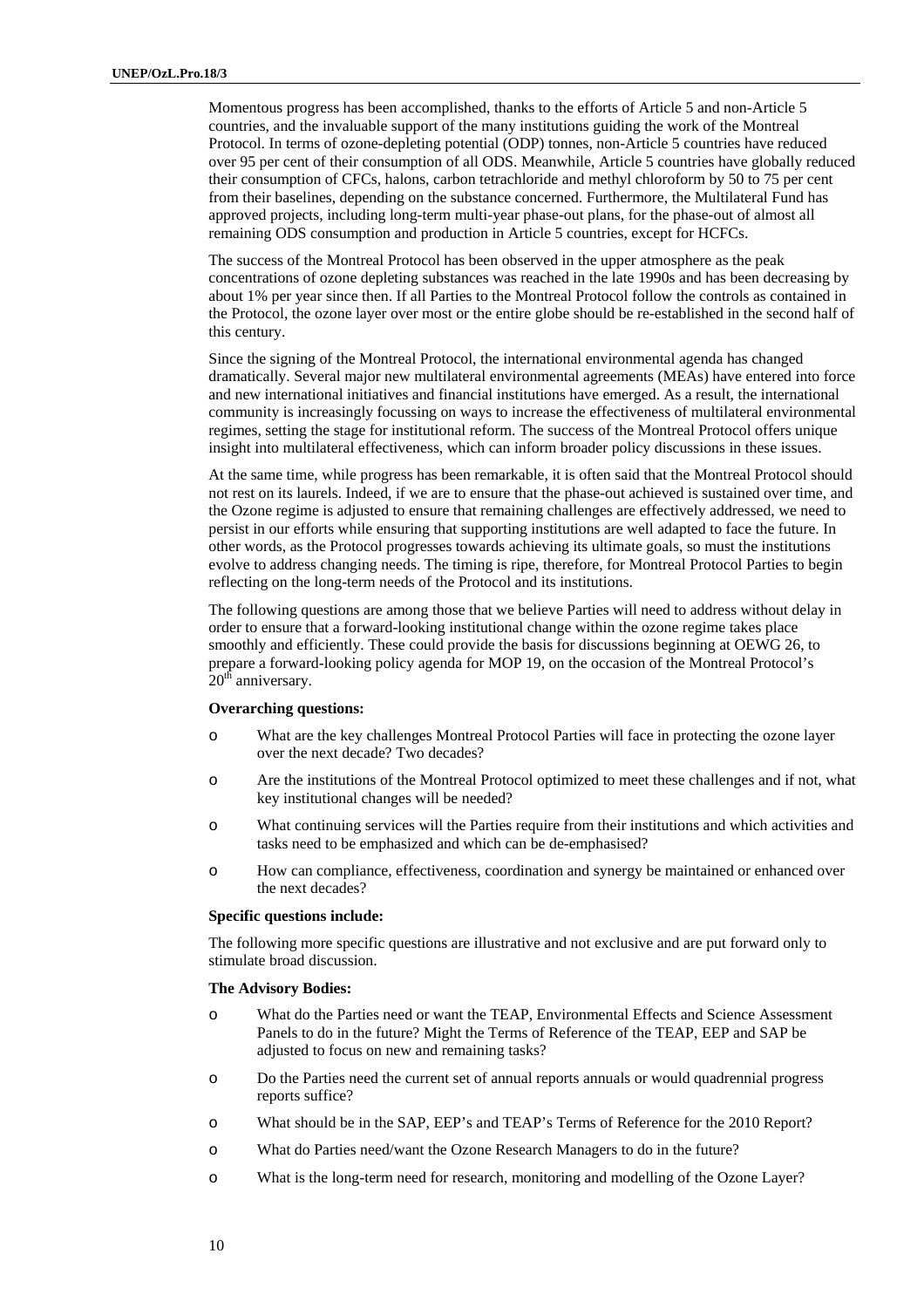- o The Multilateral Fund and Secretariat
- o What do Parties foresee as the future workload for the Multilateral Fund, its Secretariat and the Executive Committee?
- o Is the scope of UNEP's Compliance Assistance Programme appropriate for the future and what role should or could it continue to play in the future?

#### **Monitoring Compliance, data reporting, MOPs and COPs**

- o What will be the likely need for Meetings of the Parties in the future: frequency and duration? Conference of the Parties?
- o What should be the future role and function of the Ozone Secretariat?
- o What will be the future of the Implementation Committee as ODS production and consumption are phased–out?
- o How can the Protocol system work effectively to ensure compliance in the long term?
- o What assistance do the parties see as necessary for enabling Article 5 parties to meet their ongoing obligations for example with HCFCs phase-out, data reporting, compliance promotion etc. and are the existing institutions adequate.

#### **Suggested Path Forward:**

Circulate the non-paper at OEWG-26 and suggest that Parties meet in an open-ended contact group;

Create an intercessional balanced smaller working group, whose output will be a more specific set of key issues and questions and areas of investigation to be tabled at MOP 18;

MOP 18 to endorse a path forward to MOP 19;

Working through 2007 to prepare specific decisions and strategy elements or a strategy document that could be considered for formal adoption at MOP 19.

### **II. Proposed adjustment to the Montreal Protocol**

**Draft decision XVIII/**: Adjustment of the Montreal Protocol to advance the **phase-out of the production of chlorofluorocarbons by Parties not operating under paragraph 1 of Article 5 of the Montreal Protocol to meet the basic domestic needs of Parties operating under paragraph 1 of Article 5: adjustments relating to controlled substances in Annex A** 

*Recalling* decision XVII/12 of the Parties to address the continuing production of chlorofluorocarbon production by Parties not operating under paragraph 1 of Article 5 of the Montreal Protocol to meet the basic domestic needs of Parties operating under paragraph 1 of Article 5 of the Protocol,

*Noting* that decision XVII/12 called for Parties to consider at their Eighteenth Meeting an adjustment to accelerate the phase-out schedules set out in Article 2A of the Protocol for chlorofluorocarbon production to meet the basic domestic needs of Parties operating under paragraph 1 of Article 5,

*Recognizing* the current phase-out schedule for production of chlorofluorocarbons to meet the basic domestic needs of Parties operating under paragraph 1 of Article 5 of the Protocol by 2010 as set out in Article 2A,

*Further noting* that sufficient supplies of chlorofluorocarbons are available from production facilities in Parties operating under paragraph 1 of Article 5 of the Protocol and from recycled and reclaimed stocks to serve the basic domestic needs of Parties operating under paragraph 1 of Article 5 of the Protocol,

To adjust the Montreal Protocol as follows, in the light of the considerations set out in the background paper prepared by Canada, annexed to the present decision: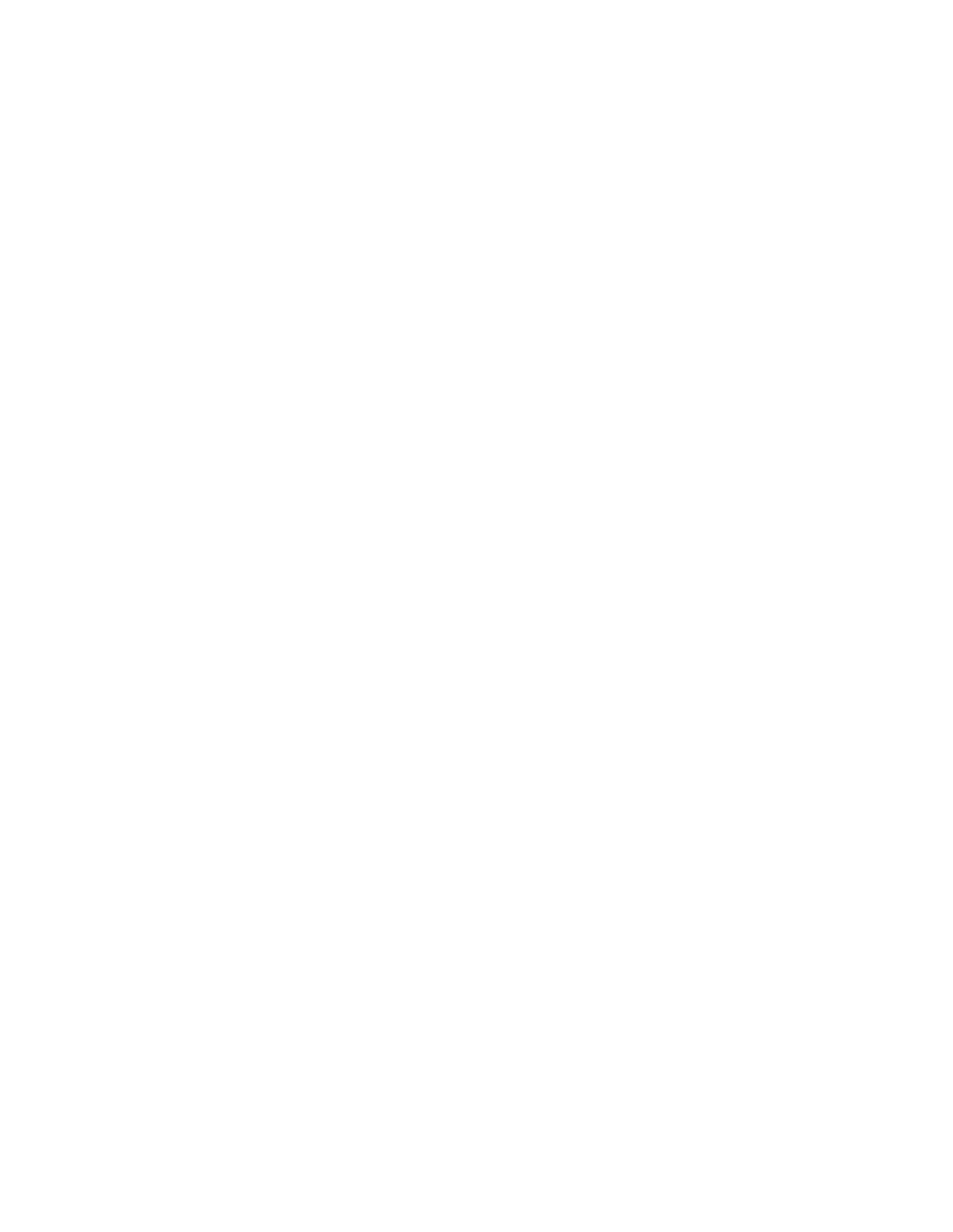### **X. Other matters**

### **A. Presentation by the Co-Chair of the Scientific Assessment Panel**

158. Mr. Ayité-Lô Ajavon, Co-Chair of the Scientific Assessment Panel, gave a presentation on the status of the Panel's 2006 report, which would review the sixth scientific assessment of the physical and chemical processes that affected the ozone layer. He noted that the report, which would contain input from over 200 scientists from around the world, would comprise three sections: the first on ozone-depleting gases, the second on ozone layer changes and the third – which would cover the interaction between climate and ozone – on future expectations for ozone, ozone-depleting substances and ultra-violet radiation. The report would also include an updated series of questions and answers about the ozone layer written for the general public. The executive summary, which was expected to be ready for release in July 2006, would include sections on recent major findings and current scientific understanding; additional scientific evidence and related information; and implications for policy formulation. In conclusion, he noted that the major findings of the report would be described by the Panel at the Eighteenth Meeting of the Parties and that the final report was expected to be printed and ready for circulation in March 2007.

### **B. Presentation by the representative of India on arrangements for the Eighteenth Meeting of the Parties**

159. The representative of India gave a short presentation on the progress made in preparations for the Eighteenth Meeting of the Parties, the thirty-seventh meeting of the Implementation Committee and the fiftieth meeting of the Executive Committee of the Multilateral Fund to be hosted by the Party in New Delhi from 25 October to 10 November 2006. He outlined the logistical arrangements for the meeting and showed a short film highlighting the history, geography and culture of India. In closing, he expressed his Government's eagerness to welcome representatives of the Parties to his country.

### **C. Presentation by the Secretariat on the new data access feature on its website**

160. The representative of the Secretariat made a presentation on use of the new data access feature on the Secretariat's website. The new system, which allowed electronic consultation of data reported under Article 7 of the Protocol, eliminated the time lag that had occurred in the past between receipt of data and its publication in paper form. Furthermore, the service enabled various permutations of data to be retrieved. Searches could be made and data could be filtered using different parameters.

161. The representative of the Secretariat stated that the data currently available had been chosen because it did not raises issues of confidentiality and that further data could be made available on the site if the Parties so decided.

162. The Working Group expressed its appreciation for the work of the Secretariat in developing its website, noting that the new data access feature would greatly facilitate its work.

#### **D. Proposal by Canada to identify and discuss key issues that would be faced by Parties in the next few decades**

163. The representative of Canada introduced a proposal on the future of the Montreal Protocol, observing that by the time of the Nineteenth Meeting of the Parties, in 2007, the Parties to the Protocol would have had twenty years of experience behind them, and they therefore needed to look forward to the next twenty years. He explained that the proposal outlined a series of questions designed to open a broad discussion about the long-term development of the regime which would be necessary to protect the ozone layer in the future.

164. All representatives who took the floor thanked Canada for initiating an important and timely debate. It was noted that, although the existing structure and institutions of the Protocol should serve the Parties well until total phase-out of CFCs in 2010, there might well be a need for further evolution and adaptation in the longer term to reflect the new challenges and circumstances the Protocol could expect to face. Lessons needed to be learned both from the successes of the Protocol to date and the difficulties it had experienced. Several representatives indicated that the discussion would be of value also to other